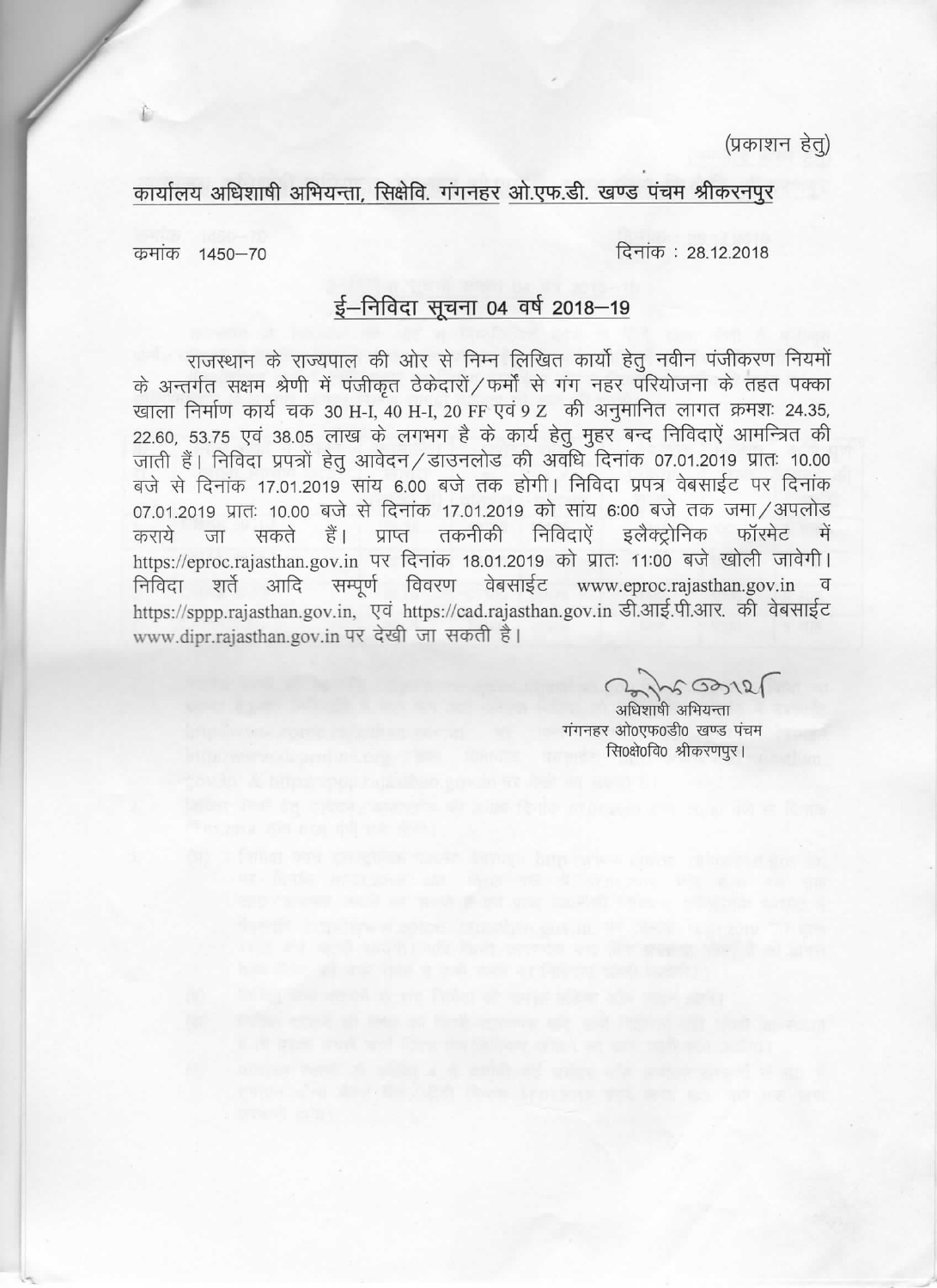(अपलोड करने हेतू)

कार्यालय अधिशाषी अभियन्ता, गंगनहर ओ.एफ.डी. खण्ड पंचम सि.क्षे.वि. श्रीकरणपूर

कमांक 1450-70

दिनांक: 28.12.2018

## ई-निविदा सूचना संख्या 04 वर्ष 2018-19

राजस्थान के राज्यपाल की ओर से निम्नलिखित कार्य के लिये सक्षम श्रेणी में पंजीकृत फर्मो / सवेंदकों से निर्धारित प्रपत्र में ई—टेण्डरींग प्रक्रिया हेतु ऑनलाईन निविदाऐं आमन्त्रित की जाती है। निम्नलिखित चकों में पक्के खालों का निर्माण कार्य (गंग कैनाल सिस्टम) विभागीय डिजाईन एवं स्पेशिफिकेशन के अनुसार (समस्त निर्माण सामग्री ठेकेदार की स्वयं की होगी)।

| फ्र. | में<br>पक्का<br>चका<br>निम्न | अनुमानित    | धरोहर राशि |         | ई–टेण्डरींग | निविदा | पूर्ण<br>काय |
|------|------------------------------|-------------|------------|---------|-------------|--------|--------------|
| रन.  | निर्माण<br>कार्य<br>खाला     | लागत        | 2          | 1/2     | प्रक्रिया   | शुल्क  | करने की      |
|      |                              | (लाखों में) | प्रतिशत    | प्रतिशत | शुल्क       |        | अवधि         |
|      | CHAK 30 H-I                  | 24.35       | 48700      | 12175   | 500         | 1000   | 5 माह        |
| 2    | CHAK 40 H-I                  | 22.60       | 45200      | 11300   | 500         | 1000   | 5 माह        |
| 3    | CHAK 20 FF                   | 53.75       | 107500     | 26875   | 1000        | 1000   | 5 माह        |
| 4    | CHAK 9 Z                     | 38.05       | 76100      | 19025   | 500         | 1000   | 5 माह        |

- निविदा प्रपत्रों को बेबसाईट http//www.eproc.rajasthan.gov.in. से डाउनलोड किया जा  $1.$ सकता है। इन निविदाओं में भाग लेने वाले संवेदक निविदा को इलैक्ट्रोनिक फारमेट में बेबसाईट जमा करायें। यह निविदा http//www.eproc.rajasthan.gov.in. बेबसाईट पर http//www.deproline.org तथा विभागीय बेबसाईट http//www.cad.rajasthan. gov.in. & http://sppp.rajasthan.gov.in पर देखी जा सकती है।
- निविदा प्रपत्रों हेतु आवेदन/डाउनलोड की अवधि दिनांक 07.01.2019 प्रातः 10.00 बजे से दिनांक  $2.$ 17.01.2019 सांय 6.00 बजे तक होगी।
- निविदा प्रपत्र इलैक्ट्रोनिक फारमेट वेबसाइट http//www.eproc. rajasthan.gov.in.  $(3)$  $3.$ पर दिनांक 07.01.2019 प्रातः 10.00 बजे से 17.01.2019 सांय 6.00 बजे तक जमा / अपलॉड कराये जा सकते है एवं प्राप्त तकनीकी निविदाएं इलैक्ट्रेनिक फारमेट में वेबसाईट http//www.eproc. rajasthan.gov.in. पर दिनांक 18.01.2019 को प्रातः 11.00 बजे खोली जायेगी। यदि किसी कारणवंश उस दिन अवकाश रहता है तो अगले कार्य दिवस को उसी समय व उसी स्थान पर निविदाएं खोली जायेगी।
	- निविदा जमा करवाने के बाद निविदा की समस्त प्रक्रिया ऑन लाइन होगी। (ন্ব)
	- निविदा खोलने की तिथि को किसी कारणवंश यदि सारी निविदाएें नहीं खोली जा सकती  $(FF)$ है तो इसके अगले कार्य दिवस शेष निविदाएं खोलने का कार्य जारी रखा जायेगा।
	- उपरोक्त सारणी के कॉलम 4 में दर्शायी गई धरोहर राशि अधोहस्ताक्षरकर्ता के पक्ष में  $(\overline{\varsigma})$ भगतान योग्य बैंकर चैंक / डीडी दिनांक 17.01.2019 सायं समय 6:00 बजे तक जमा करवानी होगी।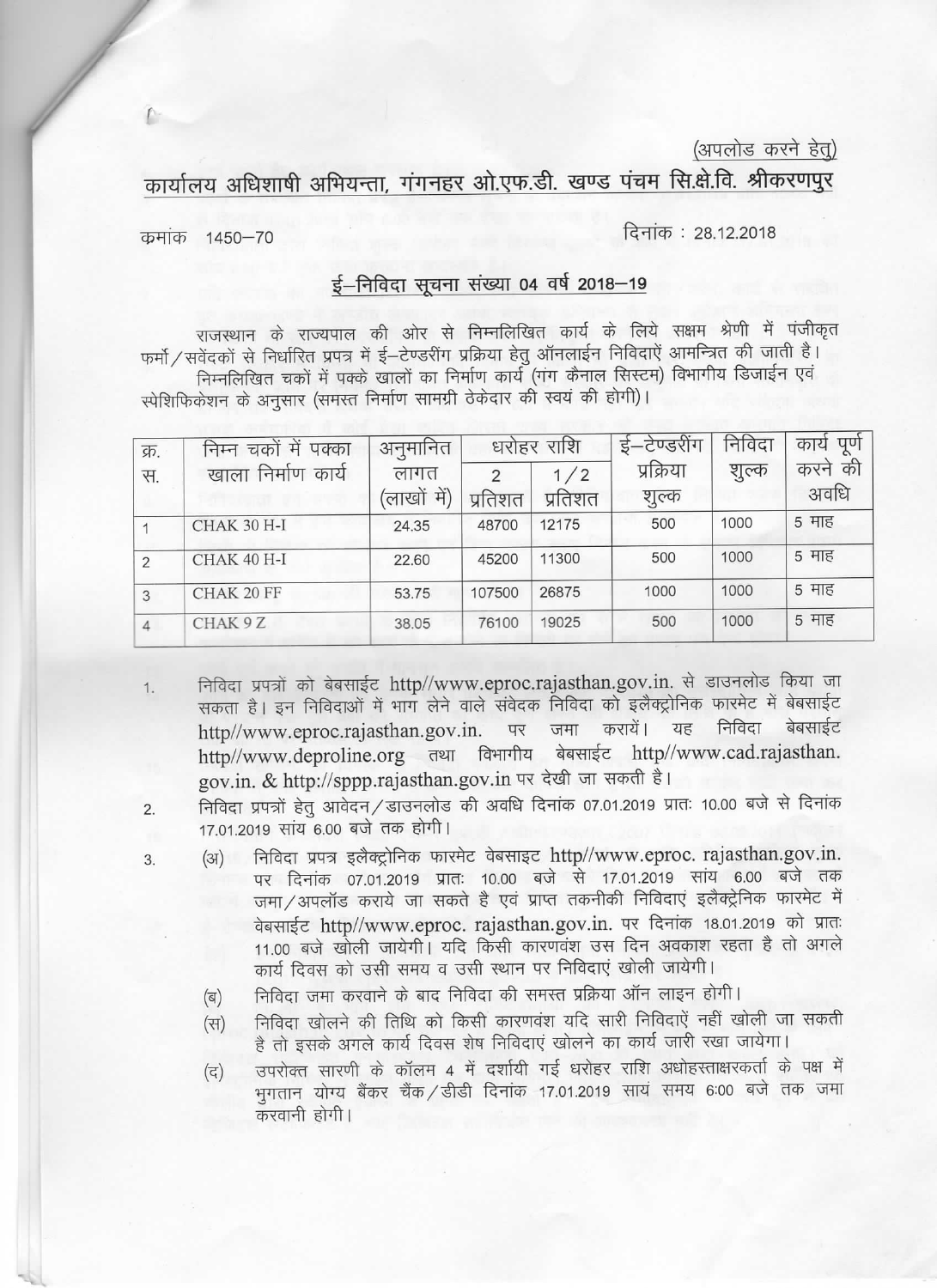$4.$ 

- कार्यों से संबन्धित निविदा प्रपत्र ई–निविदा सूचना के प्रकाशन दिनांक 07.01.2019 प्रातः 10.00 बजे 5. से दिनांक 17.01.2019 सांय 6.00 बजे तक देखा जा सकता है।
- निविदादाता द्वारा निविदा शुल्क /धरोहर राशी डिमाण्ड ड्राफ्ट के रूप में दिनांक 17.01.2019 को 6. सांय 6.00 बजे तक जमा करवाना आवश्यक है।
- यदि संवेदक का नजदीकी रिश्तेदार (प्रथम रक्त सम्बन्धी व उनके पति / पत्नि) कार्य से संबंधित  $\overline{7}$ वत अथवा खण्ड में खण्डीय लेखाकार अथवा सहायक अभियन्ता से लेकर अधीक्षण अभियन्ता स्तर का किसी भी स्तर पर पदस्थापित हो उसके कार्य पर नियुक्त करने पर प्रतिबन्ध रहेगा।
- राज्य सरकार में किसी भी अभियांत्रिकी विभाग में किसी भी इंजीनियर अथवा इंजीनियरिंग या 8. प्रशासनिक कार्य पर नियुक्त राजपत्रित अधिकारी राज्य सरकार की अनुमति के बिना सेवानिवृति के दो वर्ष तक संवेदक अथवा उसके कर्मचारी के रूप में कार्य नहीं कर सकेंगे। यदि संवेदक अथवा उसके कर्मचारियों में कोई ऐसा व्यक्ति जिसने राज्य सरकार की उक्त लिखित अनुमति निविदा जमा कराने से पहले अथवा संवेदक के यहां सेवा लेने से पहले अनुमति नहीं ली है तो अनुबन्ध रदद किया जा सकेगा।
- निविदादाता इन प्रपत्रों को डाउनलोड कर सकते हैं। निविदादाता द्वारा निविदा शुल्क डिमाण्ड 9. डाफ्ट के रूप में इस कार्यालय में निर्धारित तिथि तक जमा करवाना आवश्यक है।
- किसी भी निविदा को स्वीकार करने एवं बिना कारण बताए निरस्त करने के समस्त अधिकार सक्षम 10. अधिकारी के पास सरक्षित है।
- आर.पी.डब्ल्यू. ए-100 की समस्त शर्ते मान्य होगी। 11.
- संवेदक द्वारा उक्त कार्यो के लिए निर्धारित मशीनरी एवं साज समान जो निविदा की स्पेशल  $12.$ कन्डीशन में वर्णित है को स्वयं के पास होने या किराये पर लेने का प्रमाण पत्र देना होगा।
- कार्य पर्ण करने की अवधि में मानसन अवधि सम्मलित है।  $13$
- कार्य का दोष निवारण एवं उनके सूधार (डिफेक्ट लाइबिलिट पीरियड) का उत्तरदायित्व कार्य पूर्णता  $14$ के पश्चात् एक पूरी वर्षा की समाप्ति या कार्य पूर्ण करने की अवधि की तिथि के 6 मास पश्चात् तक जो भी पश्चातवर्ती हो तक रहेगा।
- निविदा खोलने की दिनांक से निविदा स्वीकृत हेतू मान्य अवधि तक यदि निविदादाता अपनी 15. निविदा में कोई संशोधन करता है अथवा निविदा वापिस लेता है तो उसकी धरोहर राशी जब्त कर ली जावेगी।
- वित्त विभाग के आदेश संख्या एफ-1 एफ.डी. / जीएफएण्डआर / 2007 दिनांक 30.09.2011 (सर्कूलर 16. नं. 19 / 2011) के अनुसार रू. 1000 / – एव 500 / – रूपये की राशि अतिरिक्त प्रक्रिया शुल्क डिमाण्ड डाफ्ट के रूप में देय होंगी। यह डिमाण्ड ड्राफ्ट मैनेजिंग डायरेक्टर आर.आई.एस.एल. के पक्ष में जयपुर में भुगतान योग्य होना चाहिए तथा निविदा शुल्क के साथ जमा करवाया जाना है।
- ई–टेण्डरिंग के लिए निविदादाता हेतु निर्देश 17.
	- इन निविदाओं में दिलचस्पी लेने वाले निविदादाता निविदा प्रपत्रों को इन्टरनेट साईट  $(3I)$ http://www.eproc.rajasthan.gov.in से डाउनलोड कर सकते हैं।

निविदा में भाग लेने वाले निविदादाताओं को इन्टरनेट साईट http://www. (ন) eproc.rajasthan.gov.in पर रजिस्टर करवाना होगा। ऑनलाईन निविदा में भाग लेने के लिए डिजिटल सर्टीफिकेट इनफोरमेशन टैकनोलोजी एक्त–2000 के तहत प्राप्त करना होगा। जो इलैक्ट्रोनिक निविदा में साईन करने हेतू काम आयेगा। निविदादाता उपरोक्त डिजिटल सर्टीफिकेट सीसीए द्वारा स्वीकत एजेंसी से प्राप्त कर सकते है। जिन निविदाताओं के पास पूर्व में वैध डिजिटल सर्टीफिकेंट है. नया डिजिटल सर्टीफिकेंट लेने की आवश्यकता नहीं है।